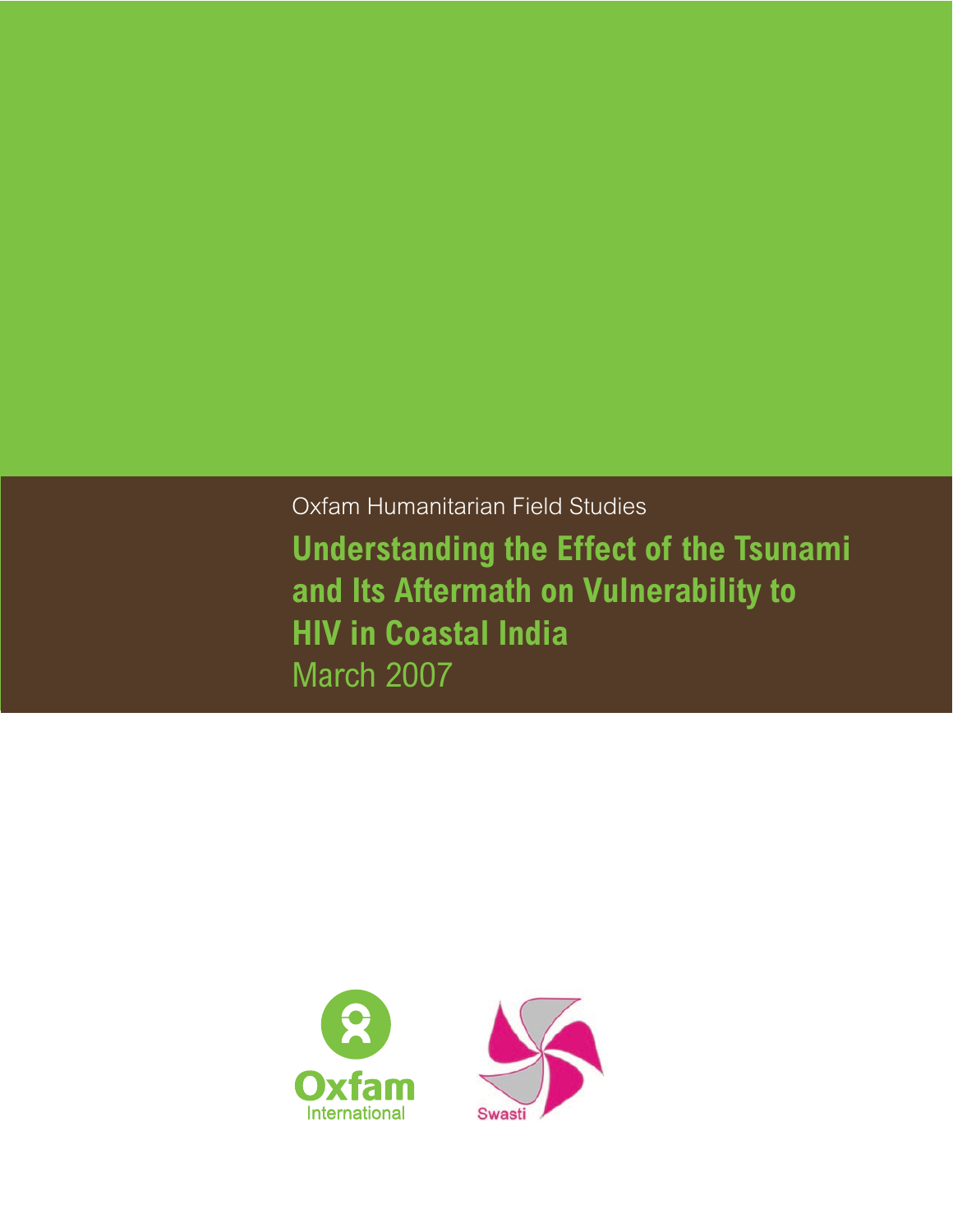### **Improving Emergency Response**

The tsunami disaster of December 2004 affected millions of people, dramatically magnifying the challenges that survivors and aid providers face in smaller emergencies elsewhere around the world. In 2005, Oxfam launched a program to investigate social, economic, and health issues that are critical to the recovery of tsunami survivors. Working through partners in universities and institutes in the region, Oxfam is carrying out studies that combine data and perspectives from disaster-affected communities with existing knowledge from related fields. Our goals are to strengthen the programs of Oxfam and other humanitarian aid providers for this and future emergencies, and to improve accountability to those we aim to help. This report is one of a series of summaries of the Oxfam Humanitarian Field Studies.

The research that forms the basis of this report was carried out by the Swasti Health Resource Center of Bangalore, India. Oxfam funded the project, and Hari Krishna, India Humanitarian Representative for Oxfam America, provided technical and advisory support. This article, drawn from the original research report written by N. Shiv Kumar, N. Raghunathan, and Benoy Peter of Swasti, was composed by Mercy Mutonyi of the Feinstein International Center at Tufts University. Oxfam would like to give special thanks to K. Jose Michael, former Oxfam program coordinator for HIV and AIDS, who conceived the research project; the Swasti researchers; and the hundreds of community members who participated in the study and volunteered their time and insights.

© Oxfam International September 2007 The text in this report may be used free of charge for the purposes of advocacy, campaigning, education, and research, provided that the source is acknowledged in full. The copyright holder requests that all such use be registered with them for impact-assessment purposes. For copying in any other circumstances or for re-use in other publications or for translation or adaptation, permission must be secured and a fee may be charged. E-mail editor@oxfamamerica.org.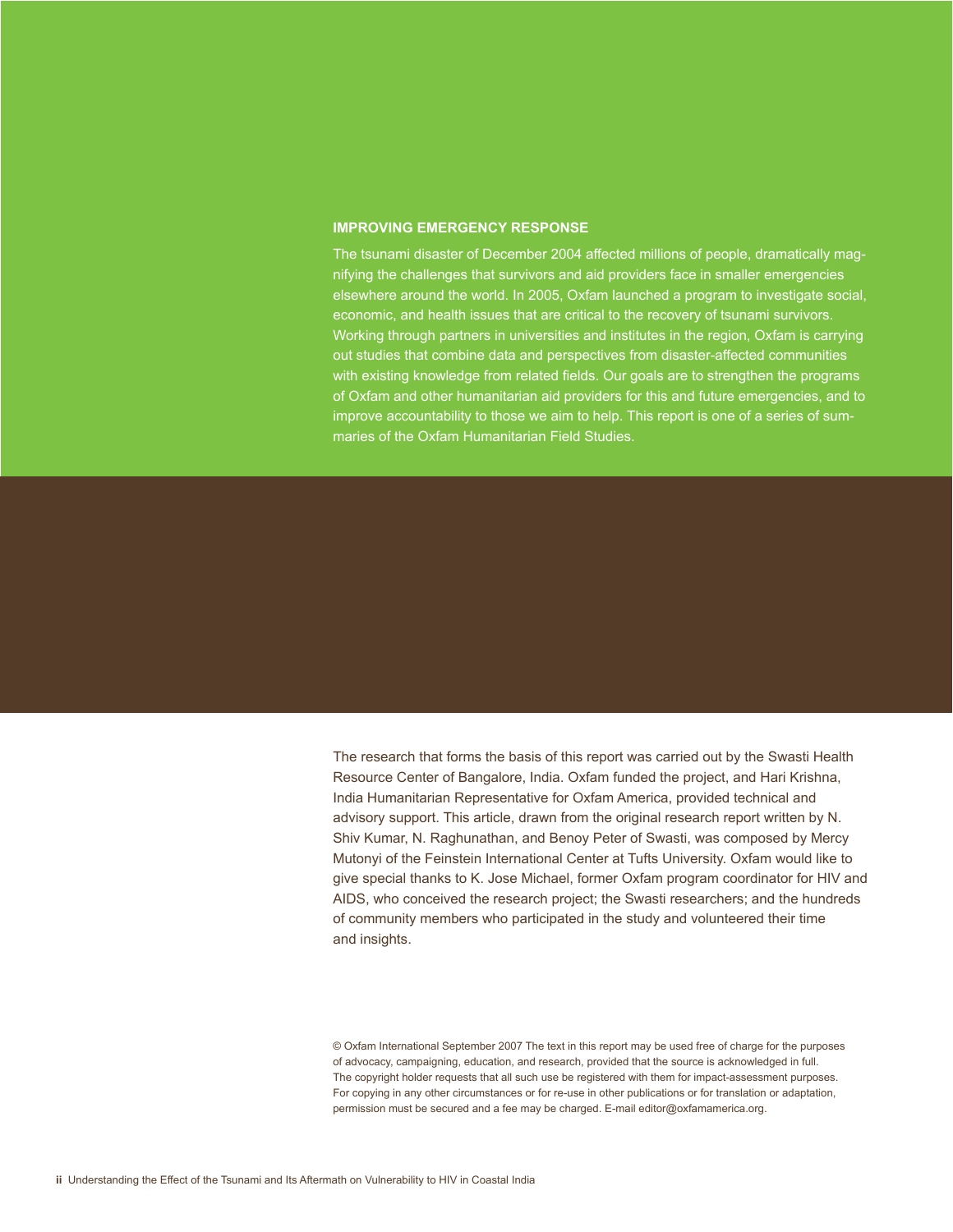# **ABSTRACT**

In 2006, Oxfam commissioned the Swasti Health Resource Center in Bangalore, India, to study whether the 2004 tsunami and its aftermath increased vulnerability to HIV infection among affected residents of coastal India. Researchers found that such vulnerability did indeed increase in most of the 30 communities studied, primarily because the physical, social, and psychological conditions after the tsunami led to a significant increase in unprotected sex with non-regular sexual partners, especially among people living in temporary shelters. The research team recommends measures that government, local NGOs, and international aid groups can take to minimize the risk of HIV infection among displaced people after major disasters.

# **INTRODUCTION**

The massive tsunami of Dec. 26, 2004, caused devastation in 14 countries bordering the Indian Ocean—especially in India, Indonesia, the Maldives, Sri Lanka, and Thailand. About 227,000 people lost their lives and 1.7 million were displaced.<sup>1</sup> In India, more than 2,000 kilometers of coastline along the southern Indian states of Tamil Nadu, Andhra Pradesh, Kerala, and the Union Territories of Puducherry (formerly Pondicherry) and the Andaman and Nicobar Islands were affected. Authorities reported more than 18,000 deaths, while more than 150,000 houses were damaged or destroyed and more than 600,000 people displaced from their homes. Tamil Nadu was the hardest hit, accounting for 66 percent of the total deaths and 84 percent of the damage to housing.

There were tremendous successes in the humanitarian response to the tsunami, such as the prevention of outbreaks of deadly waterborne disease among those who were displaced from their homes. However, the urgent needs identified by communities and aid providers—to supply food, water, shelter, medical care, psychosocial support, and eventually the means to make a living—tended to overshadow the need to provide information and services that could prevent the spread of HIV.

Yet, even when aid providers prioritize AIDS prevention activities, there is a dearth of information to help them understand what conditions trigger increased risk of infection or how communities and aid providers can best address those conditions.

The research undertaken by Swasti is aimed at discovering ways in which the tsunami and its aftermath affected the risk of contracting HIV. Its purpose was not to measure how many tsunami-affected people are now HIV positive. Instead, the study aimed to identify changes in behavior that occurred after the tsunami that placed community members at greater (or lesser) risk—changes that may have been triggered by trauma and losses, disrupted communities, and by the aid effort itself.

Throughout the study (unless citing outside references), the term "vulnerable" is used to mean "at risk for HIV infection" or, more formally, the characteristics of a person or group or community, and their situations that influence their behavior and practices leading or exposing them, through a causal chain of events resulting in increased likelihood of acquiring HIV or another sexually transmitted infection (STI). While there are many ways of characterizing vulnerability, for the purposes of this research, the term refers primarily to exposure to one or more of the following risk factors: unprotected sex with non-regular partners, exposure to infected blood or blood products, sharing infected needles, or HIV transmission from mother to child. Self-reporting by members of the tsunami-affected communities was the key source of the information about

The conclusions and recommendations put forward in the humanitarian field studies represent the views of the researchers and not necessarily those of Oxfam.

## **Report Outline**

- • Abstract
- Introduction
- HIV and AIDS in disasters: an overview
- Significance of the study
- Objectives of the study
- Research methodology
- • Limitations of the study
- Results of the study
- Key findings
- Recommendations of the Swasti Health Resource Center
- Conclusion
- • Notes
- • References
- About the researchers
- • About Oxfam International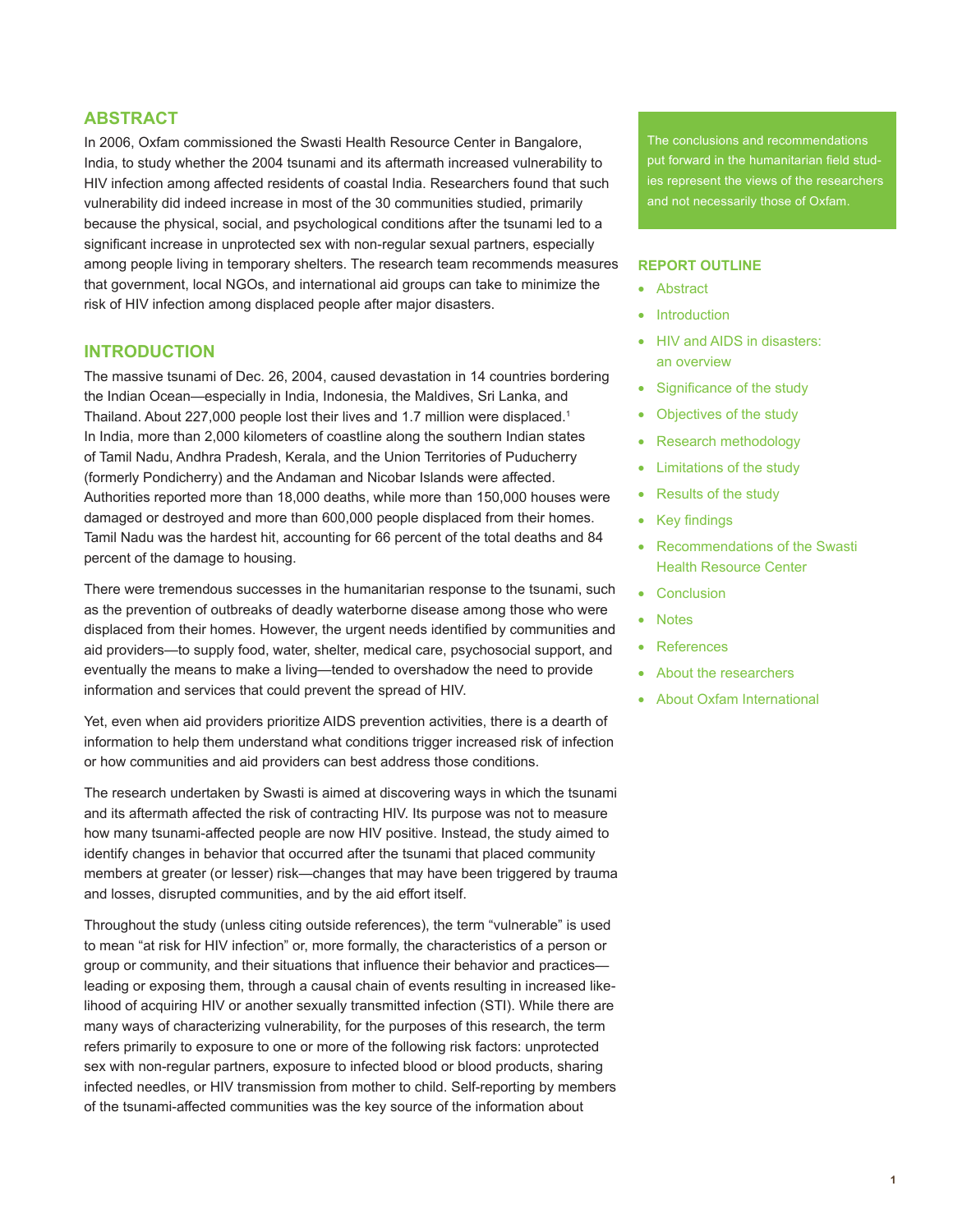behavior—and changes in behavior—that created vulnerability. Whenever possible, results were confirmed by area medical staff and other key informants.

## **HIV AND AIDS IN DISASTERS: AN OVERVIEW**

During and after disasers, physical, financial, and social insecurity may erode the caring and coping strategies of individuals and households, rendering communities more vulnerable to HIV infection.<sup>2</sup>

- **• Loss of livelihoods.** Disasters and emergencies lead to loss of livelihoods and further impoverishment, especially in poor societies. Women and girls become especially vulnerable, as they may find themselves coerced into engaging in sex as a survival strategy to gain access to food, shelter, and physical security. In some emergencies, increased powerlessness and insecurity make this group more vulnerable to rape and other sexual violence.
- **• Breakdown of social norms.** Displacement often leads to the breakdown or weakening of traditional social norms and systems that control social behavior and activities, including sexual relationships. The breakdown of families and communities and exposure of the uprooted population to unfamiliar social and livelihood situations can increase vulnerability to HIV infection.
- **• Challenges to health care.** Disaster situations can greatly overtax the existing health-care infrastructure. The result can be gaps, such as in the supply and distribution of condoms, which hamper HIV prevention. Efforts to treat STIs and other diseases are sometimes ineffective and sporadic in this setting. (STIs are relevant to this research not only because HIV is sexually transmitted but also because infection with other sexually transmitted diseases can increase a person's risk of contracting HIV.)

 The risk of transmitting HIV through transfusion of contaminated blood might also rise due to inadequate screening services at health centers.

- **Disruption of HIV-control activities.** During disasters, HIV- and AIDS-control activities like awareness campaigns tend to be disrupted or eclipsed by other priorities, like the provision of basic food, water, and shelter, and the treatment of wounds and more acute diseases and infections. Institutions like schools and shopping centers, where awareness campaigns tend to be conducted, are sometimes closed down in emergencies.
- **• General trauma.** Trauma related to an emergency may sometimes lead to problems like alcoholism and high-risk sexual behavior.
- **• Relief efforts.** Paradoxically, relief and rehabilitation efforts by aid providers may sometimes contribute to the risk of HIV and AIDS.<sup>3</sup> In the case of the tsunami, for example, the structure and location of the new temporary shelters were major contributing factors.

The tsunami prompted concerns that rates of HIV infection and transmission would rise in the affected areas.<sup>4</sup> Similar predictions had been made following previous emergencies. While assessing the role of health systems in disaster mitigation, for example, the World Health Organization (WHO) observed that the conditions that define complex emergencies—conflict, social instability, poverty, and powerlessness are also the conditions that favor the rapid spread of HIV and other STIs. Before the tsunami, most of the countries that it would later strike were already dealing with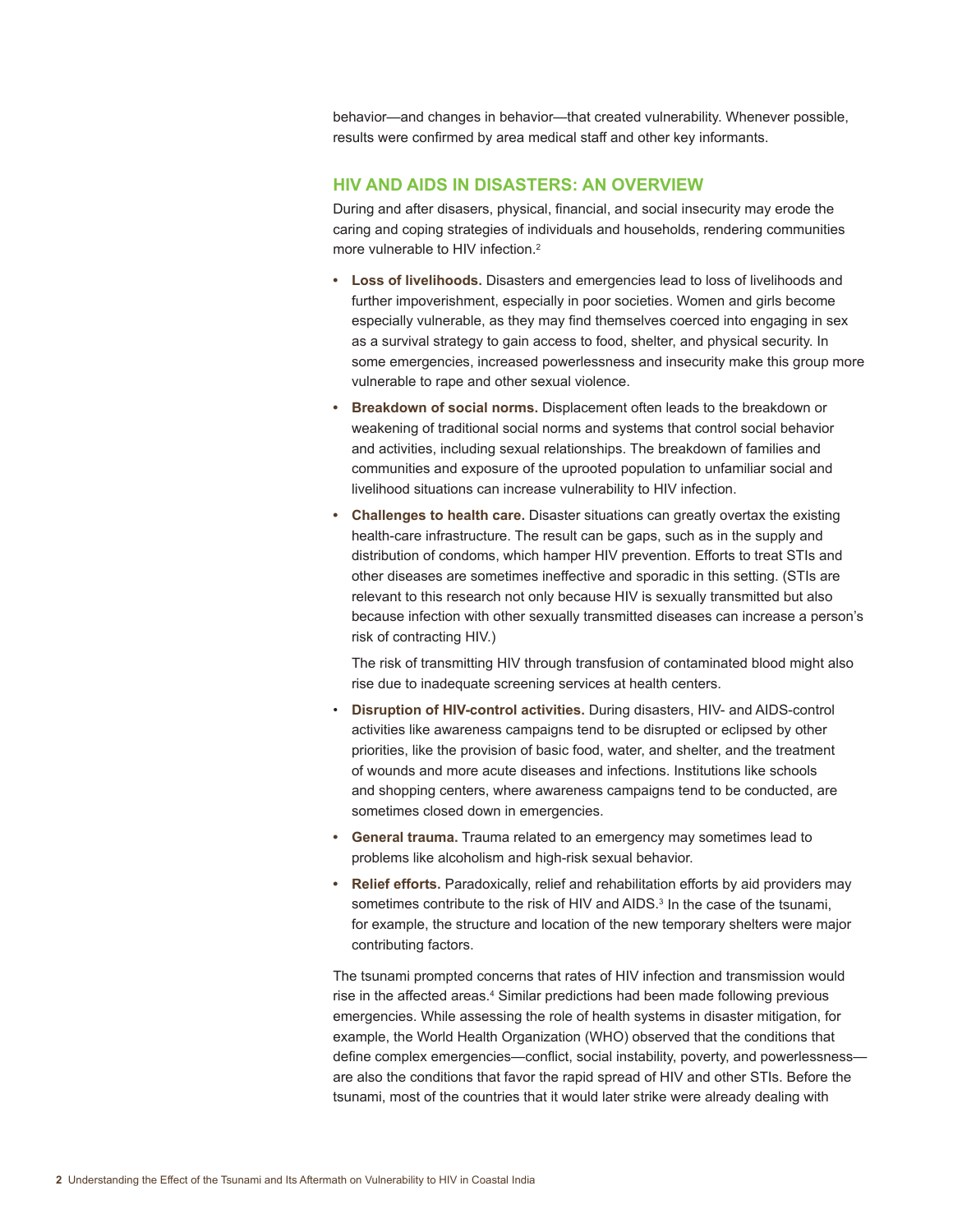conflict, political tensions, chronic poverty, and weak support for human rights; in other words, there were existing vulnerabilities to HIV.<sup>5</sup>

After the tsunami, the United Nations Development Program (UNDP) warned the affected countries about the need to guard against increased HIV transmission in devastated areas, because of high-risk behavior and greater vulnerability among the affected populations.<sup>6</sup> The main risk factors UNDP identified were similar to those identified by WHO (above). The Tearfund Disaster Management Team also observed that, as in the tsunami, post-emergency situations increased both people's vulnerability and the impact of HIV and AIDS.7 The International Agency Support Unit (IASU) of the UN office in Thailand shared these sentiments.<sup>8</sup> It also added that, after the tsunami, another vulnerable group emerged: reconstruction workers, who were at high risk of infection because of the mobile nature of their work.

In her review of existing policies and guidelines vis-à-vis responses to HIV and AIDS in emergencies, Ann Smith of the Overseas Development Institute identified two major links between HIV and emergencies.<sup>9</sup> First, humanitarian crises, whether resulting from conflict or natural disaster, are more likely to occur in countries where rates of HIV infection are already high. Second, emergencies may cause changes in sexual behavior, disrupt medical facilities, and lead to sexual violence and loss of livelihoods—all factors that increase vulnerability to infection.

The Inter-Agency Standing Committee (IASC) made a similar link.<sup>10</sup> In its handbook, which provides elaborate guidelines on emergency response and addresses the specific needs of HIV-infected and -affected people, the IASC notes that in areas affected by natural disasters, the amount by which HIV infections increase depends on existing HIV prevalence rates.

Still, as the tsunami response illustrated, concerns about tracking, preventing, or treating HIV and AIDS are usually eclipsed by other, seemingly more immediate, priorities—with the probable result that thousands of people were left increasingly vulnerable to HIV and other STIs.

# **SIGNIFICANCE OF THE STUDY**

There is an urgent need to incorporate HIV and AIDS programming into emergency response programs. Local, national, and international aid providers concur on this point, and the United Nations General Assembly has mandated that national strategies and international assistance programs following emergencies include measures for HIV and AIDS awareness, prevention, and care in the aid offered refugees and internally displaced persons, particularly women and children.<sup>11</sup>

Yet, most guidelines for HIV prevention in disaster-related emergencies are focused on conflict situations rather than natural disasters. There is little reliable field-level information on the impact of natural disasters on HIV vulnerability. Systematic efforts to understand such vulnerability have been limited. Most prevention efforts are therefore based on few experiences, are limited to awareness and informational campaigns, and are not able to address the causal chain of factors leading to vulnerability. The tsunami disaster is no exception.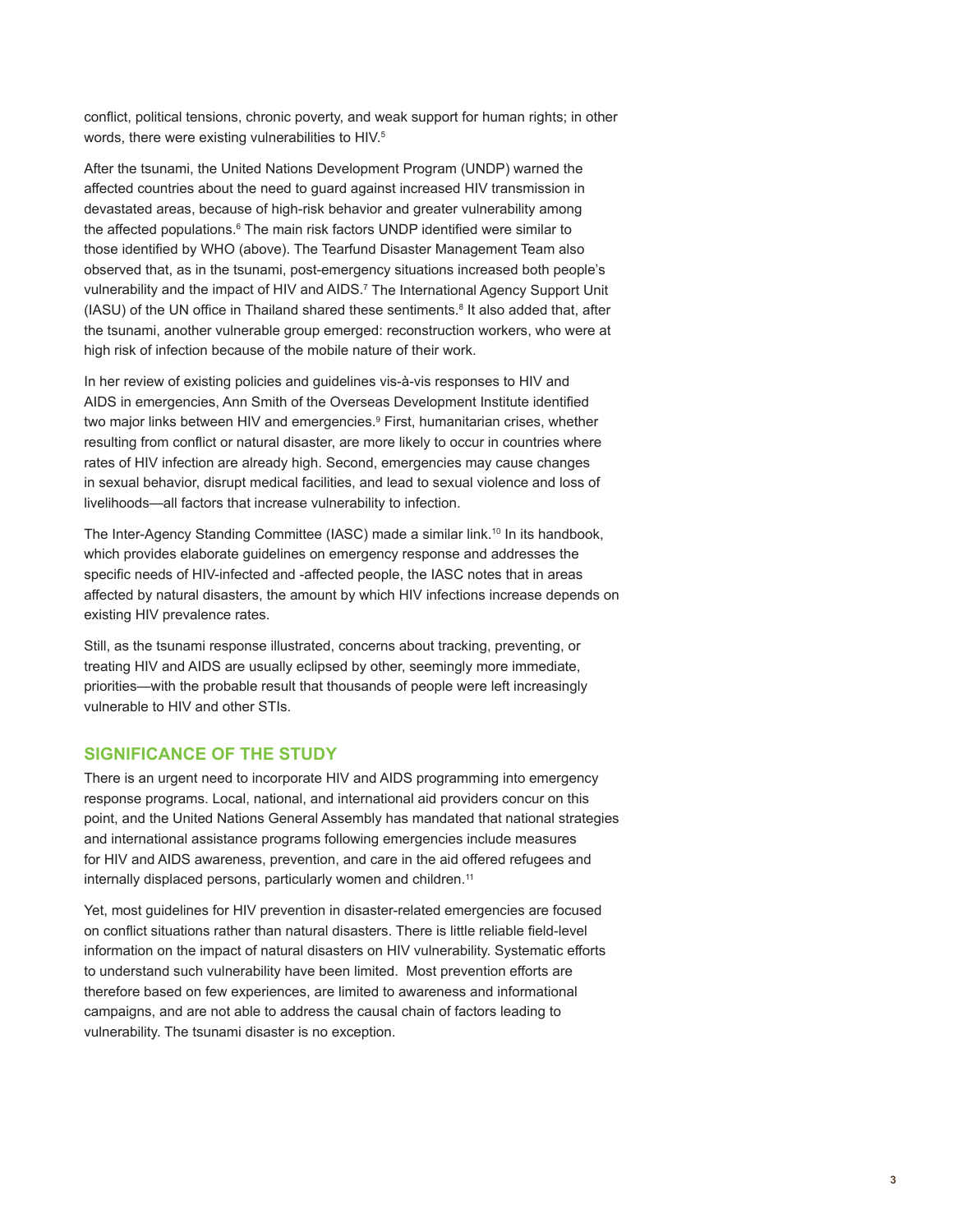Significant work remains to be done in determining risk factors for the spread of HIV in emergency settings, but—perhaps due to the sensitivities surrounding the topic and the difficulty in eliciting accurate information about HIV-related behavior—few have attempted research in this area. Without such studies it will be difficult to design appropriate programs and strategies to prevent the spread of HIV in future emergencies.

The magnitude of the tsunami disaster and the large numbers of people displaced by the event prompted Oxfam to initiate a study that would gather and analyze firsthand information about HIV vulnerability from communities in the affected areas of mainland India and the Andaman Islands. The agency contracted the Swasti Health Resource Center, in Bangalore, India, to carry out the research, which took place in late 2006 and early 2007.

# **OBJECTIVES OF THE STUDY**

The hypothesis of this study was that the tsunami disaster and some of the subsequent relief and rehabilitation measures influenced the behavior and practices of the affected populations in ways that increased their vulnerability to acquiring HIV and AIDS.

The aim of the study was to identify any changes in vulnerability to HIV infection in India's coastal communities that might have been triggered by the tsunami and its aftermath in order to provide useful policy recommendations to aid providers.

The objectives of the study were:

- 1. To understand and assess the level of vulnerability to HIV and AIDS of coastal communities in tsunami-affected areas.
- 2. To understand how various agencies responded to HIV and AIDS in the posttsunami context.
- 3. To develop recommendations for addressing the needs of coastal communities with respect to reducing vulnerability—now and in the event of future disasters.

# **RESEARCH METHODOLOGY**

Researchers tested their hypothesis by interviewing approximately 1,100 people in 30 coastal villages located in five states—selected to represent a cross-section of area residents—to determine their vulnerability to HIV. Vulnerability in this context meant exposure, either directly or through a spouse or partner, to at least one of the following four risk factors for HIV infection:

- unprotected sex with non-regular partners;
- exposure to infected blood and blood products;
- sharing infected needles; or
- HIV transmission from mother to child.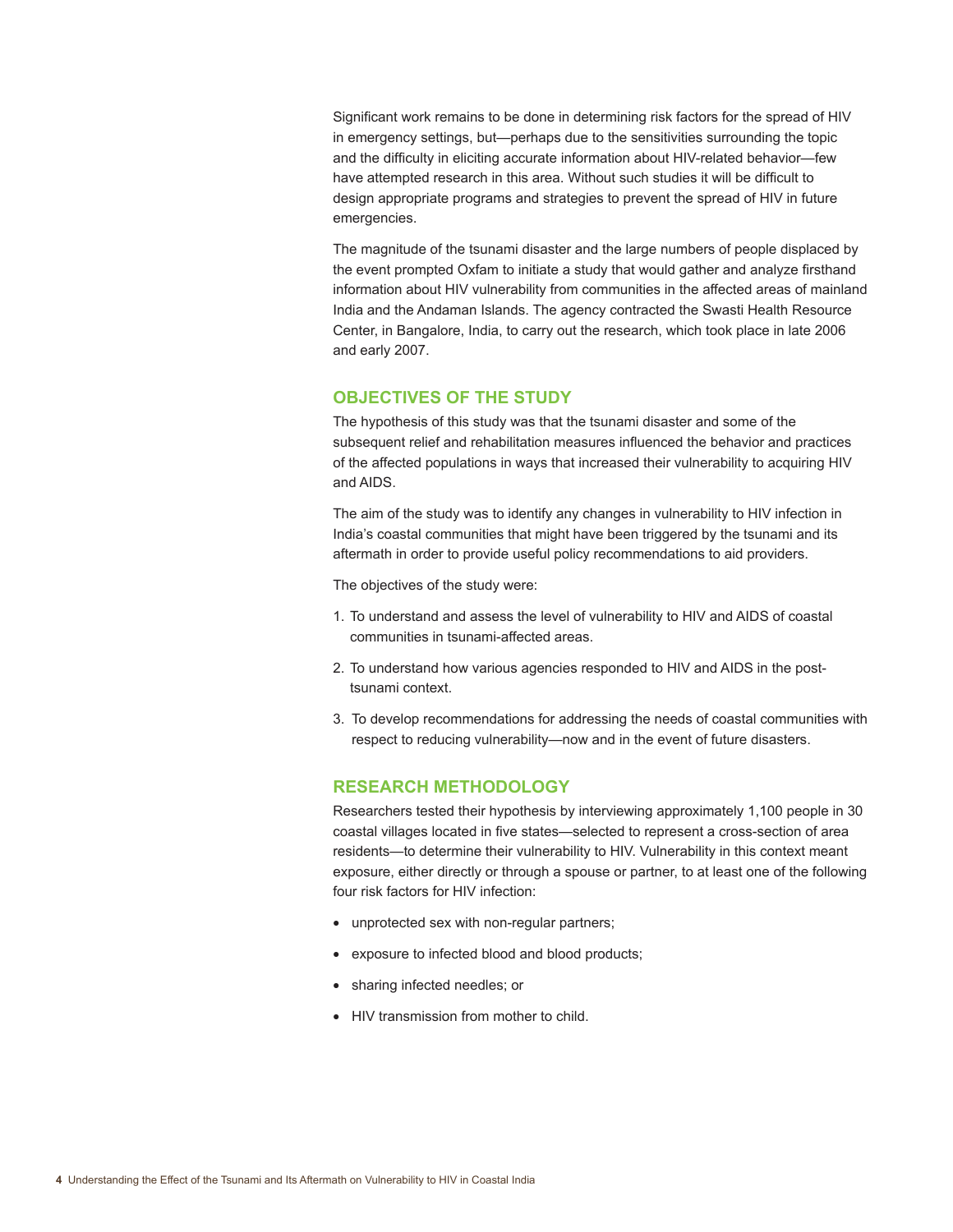In addition to these behavioral risk factors, vulnerability also included other causal factors such as knowledge about STI prevention, access to health services, cash flow, and alcohol consumption.

Researchers assessed how vulnerable each of the villages was to these factors, based on the evidence (from polling booths, interviews with key informants, and case studies) and the prevalence of the risk factors, and then determined whether and how that vulnerability had changed since before the tsunami. Patterns related to housing (settlements of original homes, temporary shelters, and new permanent homes), to major sources of livelihoods (fishing, agriculture, and other activities), to degree of devastation (high or low loss of life), and to sub-populations (married and unmarried men and women) were all analyzed. Factors affecting behavior—such as knowledge of sexual health, access to sex partners, and environmental considerations—were also explored.

# Sampling Procedures

The study sample was drawn from the five southern states affected by the tsunami: Tamil Nadu, Kerala, Andhra Pradesh, Puducherry Union Territory, and the Andaman Islands. Eighteen of the 30 study locations were located in Tamil Nadu, which experienced 66 percent of all deaths and 84 percent of all property damage in India. Six study locations were in the Andaman Islands, while each of the other three states had two study locations apiece.

One, two, or three districts in each state were selected for study, based on the reported amount of damage. Damage was measured in terms of the number of deaths or, as in the case of Andhra Pradesh, the amount of money spent on relief.

One study location was then identified in each village—a location where participants were living in either temporary (intermediate) shelters, new permanent homes, or habitations (settlements composed primarily of original pre-tsunami homes). In total, 16 habitations, 12 temporary shelter settlements, and two areas primarily composed of new permanent homes were selected.

| State /<br><b>Union</b><br><b>Territory</b> | <b>Category of location</b> |                                     |                                   | <b>Major means of livelihood</b> |                |               |                |
|---------------------------------------------|-----------------------------|-------------------------------------|-----------------------------------|----------------------------------|----------------|---------------|----------------|
|                                             | <b>Habitations</b>          | <b>Temporary</b><br><b>shelters</b> | <b>New</b><br>permanent<br>houses | <b>Agriculture</b>               | <b>Fishing</b> | <b>Others</b> | <b>Total</b>   |
| Andaman<br><b>Islands</b>                   | $\mathbf 0$                 | 6                                   | $\Omega$                          |                                  |                | 4             | 6              |
| Andhra<br>Pradesh                           | $\overline{2}$              | $\mathbf 0$                         | $\Omega$                          | $\mathbf 0$                      | $\overline{2}$ | $\mathbf{0}$  | $\overline{2}$ |
| Kerala                                      | $\overline{2}$              | $\mathbf{0}$                        | $\Omega$                          | $\mathbf 0$                      | $\overline{2}$ | $\mathbf 0$   | 2              |
| Puducherry                                  | $\overline{2}$              | $\mathbf{0}$                        | $\Omega$                          | $\mathbf{0}$                     | $\overline{2}$ | $\Omega$      | $\overline{2}$ |
| <b>Tamil Nadu</b>                           | 10                          | 6                                   | $\overline{2}$                    | $\overline{2}$                   | 15             | 1             | 18             |
| <b>Total</b>                                | 16                          | 12                                  | $\overline{2}$                    | З,                               | 22             | 5             | 30             |

### **Table 1: Number of Research Locations by Profile**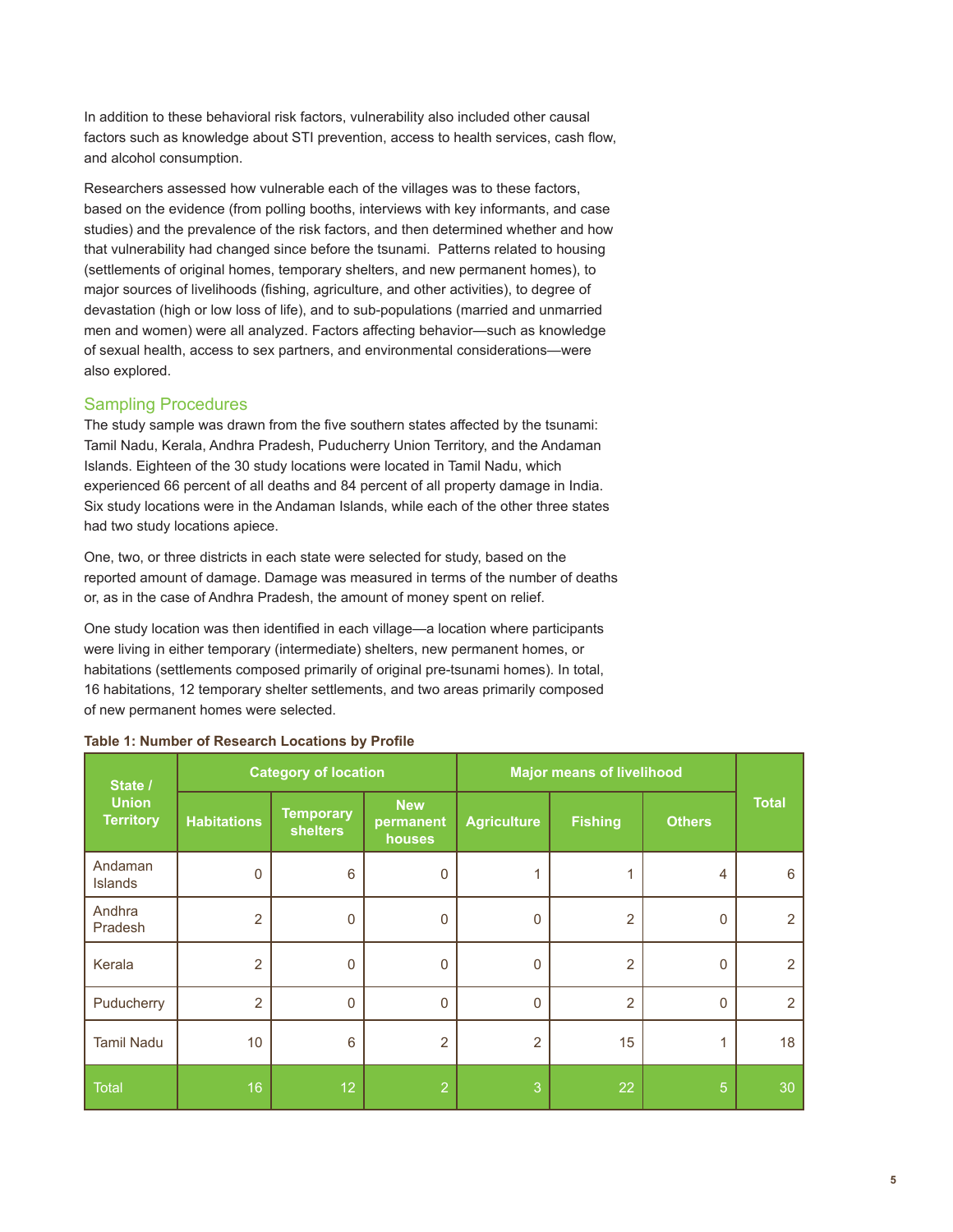# Study Procedures

The research followed the principles of action research, emphasizing qualitative methods over quantitative ones.<sup>12</sup> Participatory research was used extensively in the selected locations. A number of research tools were employed, including the transect walk, social mapping, resource mapping, risk mapping, and "polling booths," followed by focus group discussions.<sup>13</sup> The polling booths developed by Swasti enabled participants in a group setting to answer yes or no questions with guaranteed confidentiality. The results were triangulated.14 All the tools except the polling booth sought to collect qualitative data. Key informant interviews and in-depth interviews with stakeholders were conducted to provide case studies on specific profiles and factors related to vulnerability. Field surveys were carried out in the 30 locations in five states.

Two pilot studies were undertaken to test the field survey methods and the capacity of the field teams to analyze the qualitative information collected. This process helped the field teams hone their approach before undertaking the research.

# **LIMITATIONS OF THE STUDY**

- 1. The issues explored in the study are sensitive ones that many people find difficult to discuss (sex outside marriage, condoms, etc.). The study therefore collected most of the data through qualitative methods, such as focus groups and informant interviews, which are often hard to quantify.
- 2. During interactions with key informants in government, NGOs, and elsewhere, many officials suggested there was little relationship between the tsunami and HIV. Many advised the study team "not to create new problems." Some felt these studies were conducted only because money was available for the purpose. These perceptions limited interactions with some key informants, who otherwise might have provided useful information.
- 3. The study was conducted after a huge humanitarian crisis that caused lasting trauma among some groups of respondents. The many studies conducted by various agencies after the tsunami led to "research fatigue" in some communities and in some ways might have affected the quality of the responses.
- 4. The study team could not visit any of the locations in Nicobar District, because of licensing restrictions and accessibility factors. In Andaman, as people were brought in from multiple locations, understanding their pre-tsunami status was difficult. However, the study team tried to cross-check with multiple sources to arrive at their best estimates.

# **RESULTS OF THE STUDY**

Researchers assessed vulnerability to HIV infection according to a number of different determinants.

# Across all categories

Among the 1,104 study participants, unprotected sex was the key source of increased HIV infection. More than 20% of all respondents surveyed in the polling booth reported that they were engaging in sex with non-regular partners. Fewer than 20 percent of the men polled used condoms with their non-regular partners, and fewer than five percent of the women polled used condoms. Condom use was reported to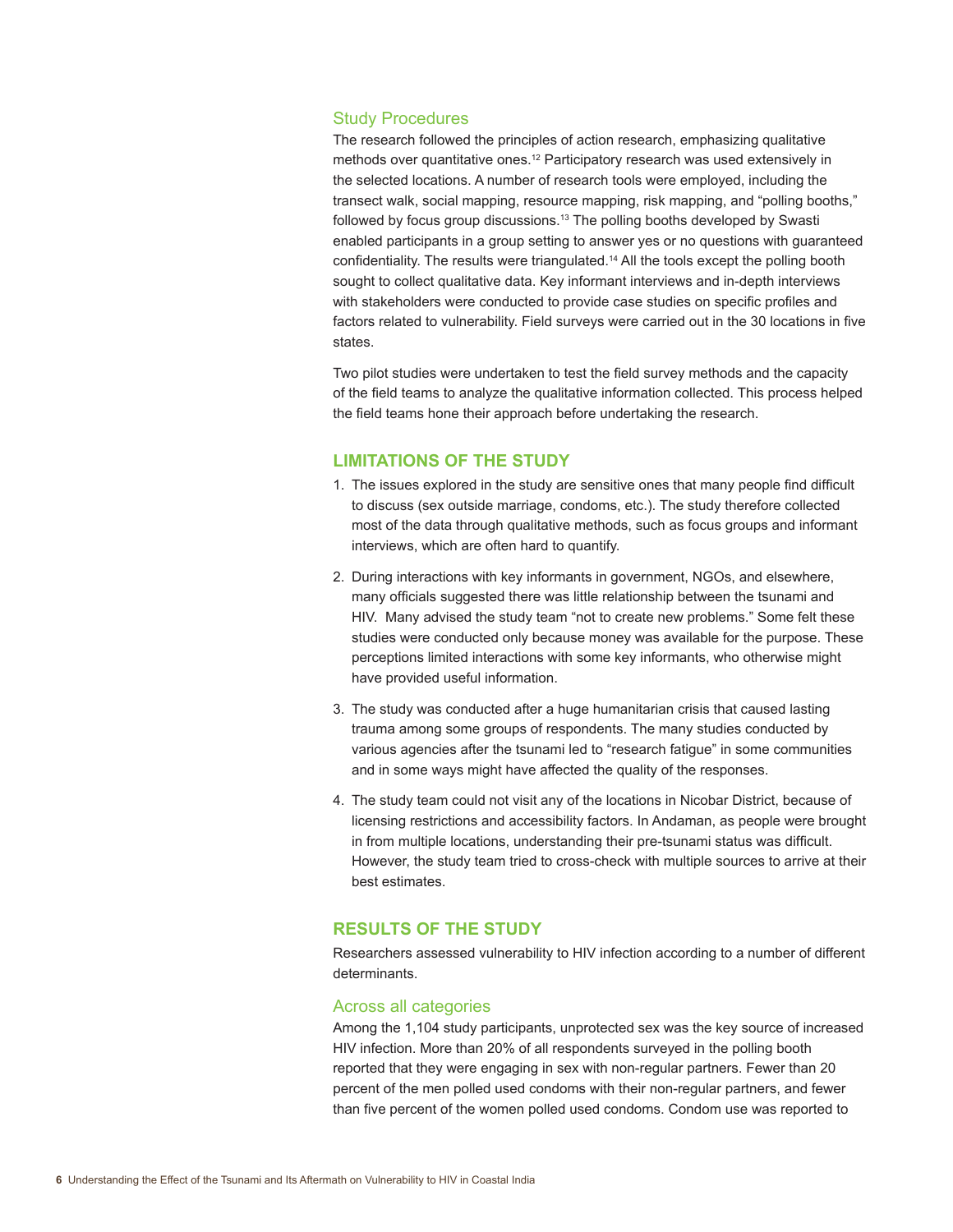be inconsistent or absent in 29 of the locations. About 21 percent of polling booth respondents reported having STI symptoms during the study period, and 15 percent reported a recurrence of symptoms in the past three years.

Though NGOs and government agencies mounted one-time HIV-awareness campaigns in various locations, their effects were usually eclipsed by other factors such as trauma and alcohol consumption.

# By geographic location

Communities in 29 of the 30 locations studied were found to be vulnerable to HIV infection. On average, about 17 percent of the affected population studied was found to be vulnerable to HIV. But that figure ranged widely—from 2 percent in two villages in the Andaman Islands to 46 percent in a fishing community in Tamil Nadu. This large gap underscores the wide disparity in the documented number of AIDS cases in the five states studied, from just 37 in the Andaman and Nicobar Islands to 52,036 in Tamil Nadu.<sup>15</sup>

In 20 of the communities found to be vulnerable to HIV, participant responses indicated that their vulnerability worsened as a result of the tsunami. In none of the study locations did vulnerability decrease. The communities in Chauldari, Andaman, that participated in the research appeared to have little or no vulnerability to HIV infection, according to the criteria of this study (see Introduction). Some characteristics that distinguished these settlements from others studied were that they were relatively well-off economically and very homogeneous. Few people from the other islands were present in the shelter settlement, and social interactions among them were very limited.

## By marital status

Unmarried women (women who hadn't ever married) were the least vulnerable to HIV among all the groups. The study explored possible reasons for their low vulnerability and found that, even though family and social structures were reshaped following the tsunami, family members and communities still monitored the activities of unmarried women to a greater extent than those of other groups. Also, affairs involving unmarried women usually ended in marriage, one result of which is that unmarried men reported a preference for sexual relations with married women, who were subject to fewer social controls or fears about pregnancy.

Nevertheless, the highest post-tsunami increase in vulnerability was found to be among unmarried women. A major causal factor was that unmarried women often stayed home alone in temporary shelters while their parents were at work. The nexthighest increase was among married women. After the tsunami, married women who were displaced from their homes lived in close proximity to other men, and in many cases their husbands' work involved long or frequent absences. Married women were vulnerable to HIV infection both directly (through unprotected sex with non-regular partners) and indirectly (through sex with their husbands, who may have had other sexual partners).

Results from the polling booth exercise showed high STI rates among married men, married women, and unmarried men. The increase in STI symptoms after the tsunami was relatively greater among married women and unmarried men. (STI rates are relevant to this study because some STIs can increase a person's risk of contracting HIV.)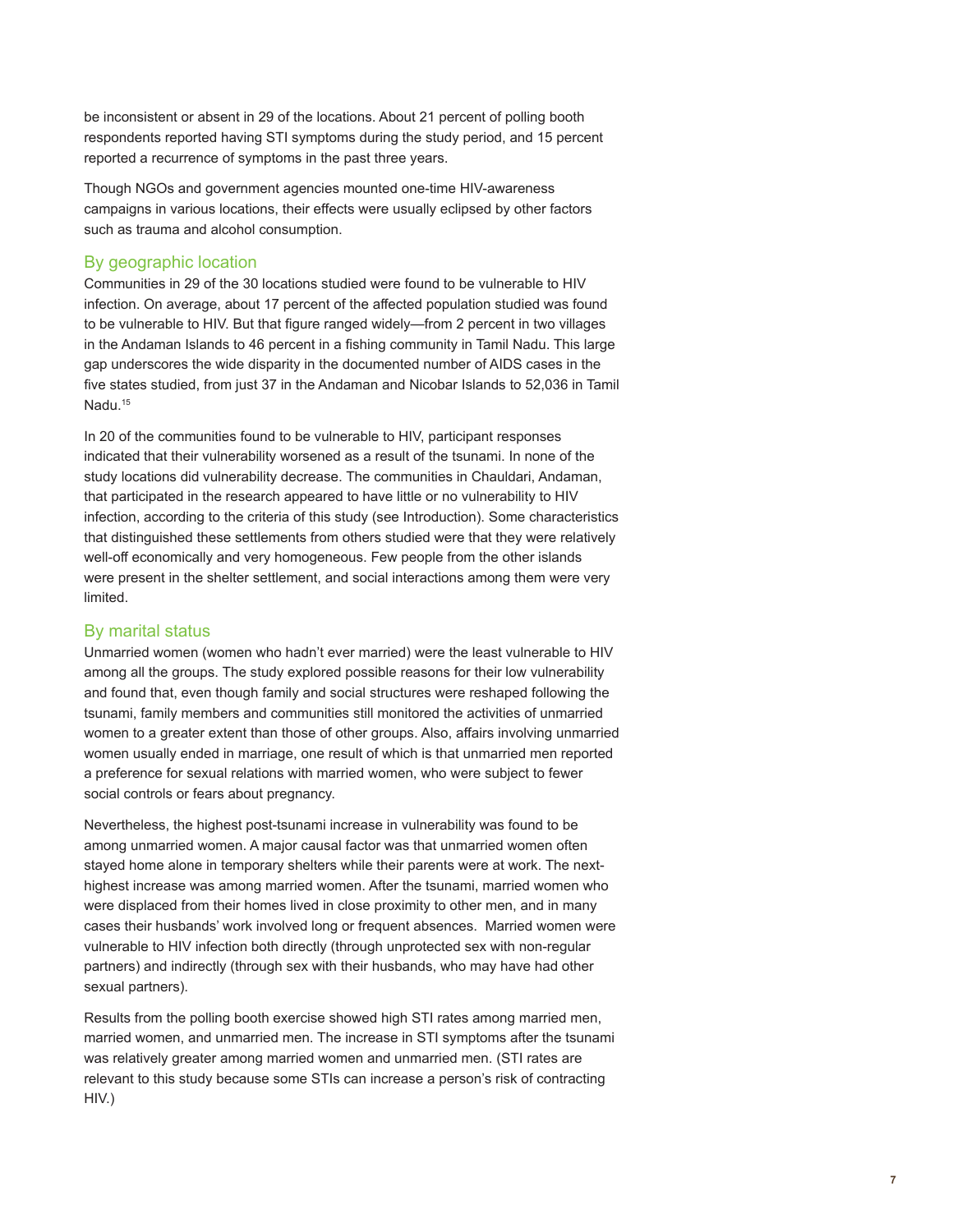# By type of housing

In 10 out of 11 temporary shelters settlements, 8 out of 16 habitations, and both the new permanent shelter communities, vulnerability to HIV increased after the tsunami. In four of the habitations (two in Puducherry and two in Andhra Pradesh) there was no change in vulnerability. Unprotected sex with non-regular partners was found to be occurring in all but one of the temporary shelter communities and both of the new permanent shelter settlements studied.

STI cases were self-reported among residents of all types of housing, though the prevalence of was highest in temporary shelters (23 percent) and lowest in habitations (19 percent).

# By degree of damage

No major patterns linked any change in HIV vulnerability with the degree of damage in a community.

| Category | Currently have<br>STI symptoms | Experienced<br>STI symptoms more<br>than once | Sought Treatment for<br>STI symptoms |
|----------|--------------------------------|-----------------------------------------------|--------------------------------------|
| Male     | 19%                            | 15%                                           | 12%                                  |
| Female   | 23%                            | 15%                                           | 13%                                  |

### **Table 2: Occurrence of STIs Among Polling Booth Respondents**

## Other modes of transmission

No HIV infection was reported as a result of infected blood or blood products. In none of the sampled locations did people report sharing drug needles. Two pregnant women were HIV-positive, but the status of their infants was not known.

# **KEY FINDINGS**

## 1. Key causal factors leading to increased vulnerability include

## **Poor sexual health practices and lack of awareness**

The study's findings suggest that many people in the areas studied have very limited knowledge of sexual disease-prevention practices. For instance, most respondents believed that condoms were useful only for family planning. People had little knowledge of STIs, and underestimated the risk from sex with apparently healthy partners. Over 70 percent of respondents from fishing communities were either misinformed about HIV and AIDS or had not heard of them. Many believed that HIV could be transmitted only via contact with commercial sex workers, while others said they were not at risk since their partners appeared to be healthy. Some respondents did understand the value of condoms for preventing disease, but they worried that if they suggested using a condom with their partners, they would be suspected of being unfaithful.

### **Proximity and structure of shelters**

Close physical proximity of temporary shelters within the shelter settlements was reported by most people in most locations to be the key factor increasing vulnerability. Shelter design was also a factor in vulnerability: each family was typically housed in a single cubicle, which afforded married couples no privacy for marital sex. Many therefore looked for sex outside the home.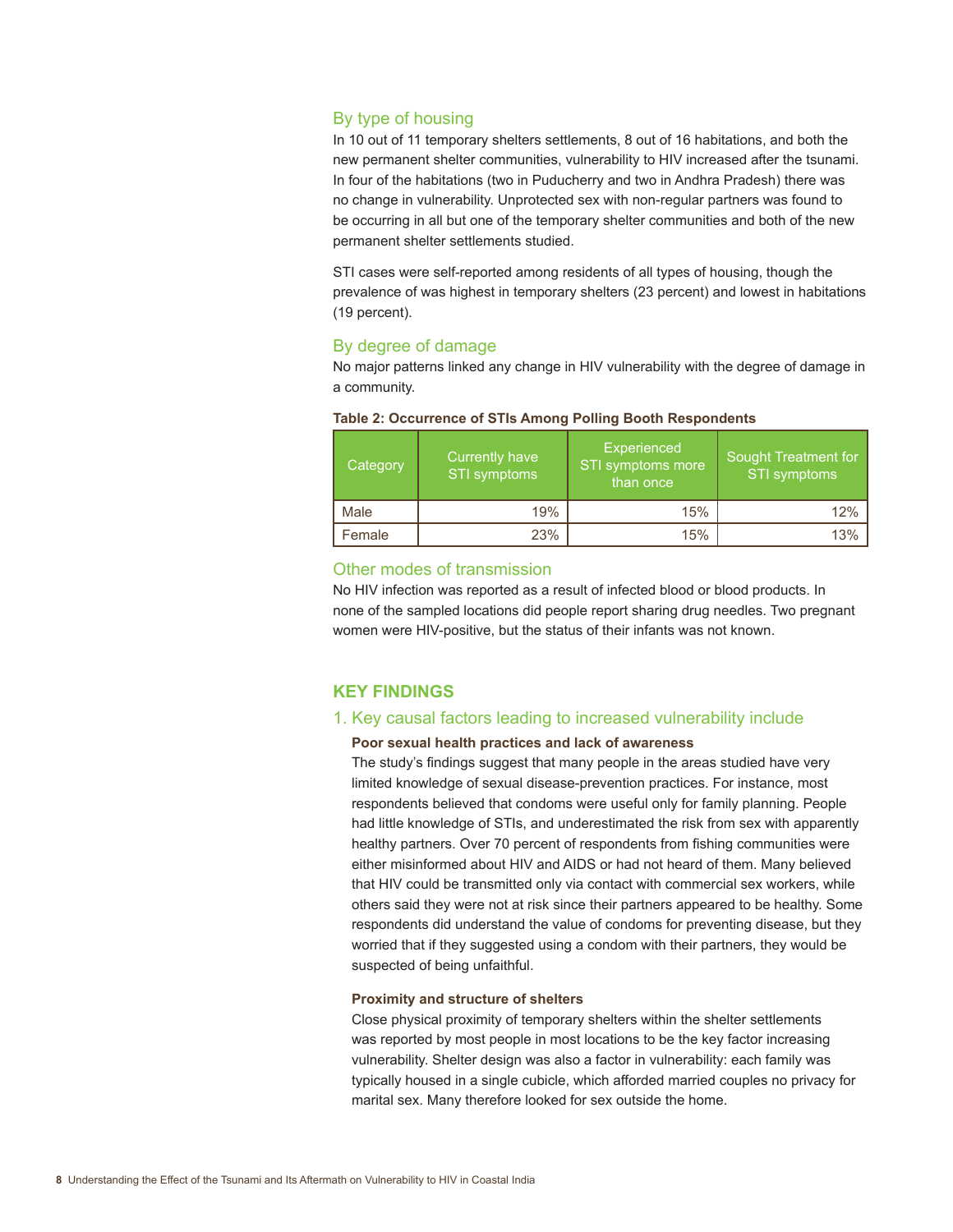### **Cash flow and the gap between relief and rehabilitation**

Relief measures often included cash compensation, which increased the supply of ready money in communities. Sometimes the compensation was so high that people stopped searching for alternative livelihoods. The combination of greater income and the leisure time that accompanied the loss of livelihoods in some cases resulted in increased alcohol consumption and also facilitated access to commercial sex workers. This situation was most prevalent in the period between the emergency and rehabilitation phases of the disaster response.

### **Reluctance to seek medical treatment**

Lack of knowledge and fear of social stigmatization prevented many people from seeking medical treatment for STI symptoms, some of which increase the risk of contracting HIV. Men sometimes traveled to distant towns for such treatment, while most women depended on the village health nurse; if the problem persisted, they would visit a private doctor. Both men and women had more access to informal providers like faith healers, nurses, and pharmacists than to formal certified health providers. Women sometimes used their friends' prescriptions to get treatment for STIs. Most health facilities did not afford any privacy to patients for discussing diseases or symptoms in detail with their doctors, so doctors often just prescribed medicine without offering advice on preventive measures.

#### **Alcohol consumption**

In the wake of the tsunami, alcohol consumption reportedly increased in 29 locations. Reasons cited included the availability of cash and the tendency to use alcohol both as a means of coping with massive trauma, as well as to help pass the time during idle periods when people could not work.

#### **Trauma**

Lacking sufficient psychosocial support, some of those who experienced deep losses in the disaster turned to alcohol and commercial sex as means of coping with their shock and grief. Some also adopted a fatalistic approach that eclipsed ordinary concerns about health risks.

#### **Breakdown of social norms and systems**

In one-third of the communities, the traditional Panchayats—village elders who play a role in regulating community behavior—lost control over their communities as the tsunami displaced and dispersed their villagers. Many community members therefore found themselves at greater liberty to pursue extramarital relationships; alcohol abuse was less likely to be penalized by village authorities in the aftermath of the tsunami.

### **Poverty and loss of livelihoods**

Some fishermen who lost major assets like nets and boats migrated as far as Singapore and Malaysia in search of alternative jobs and livelihoods. When married couples were separated, vulnerability to HIV increased for both men and women to the extent that they sought extramarital sex and failed to use protection.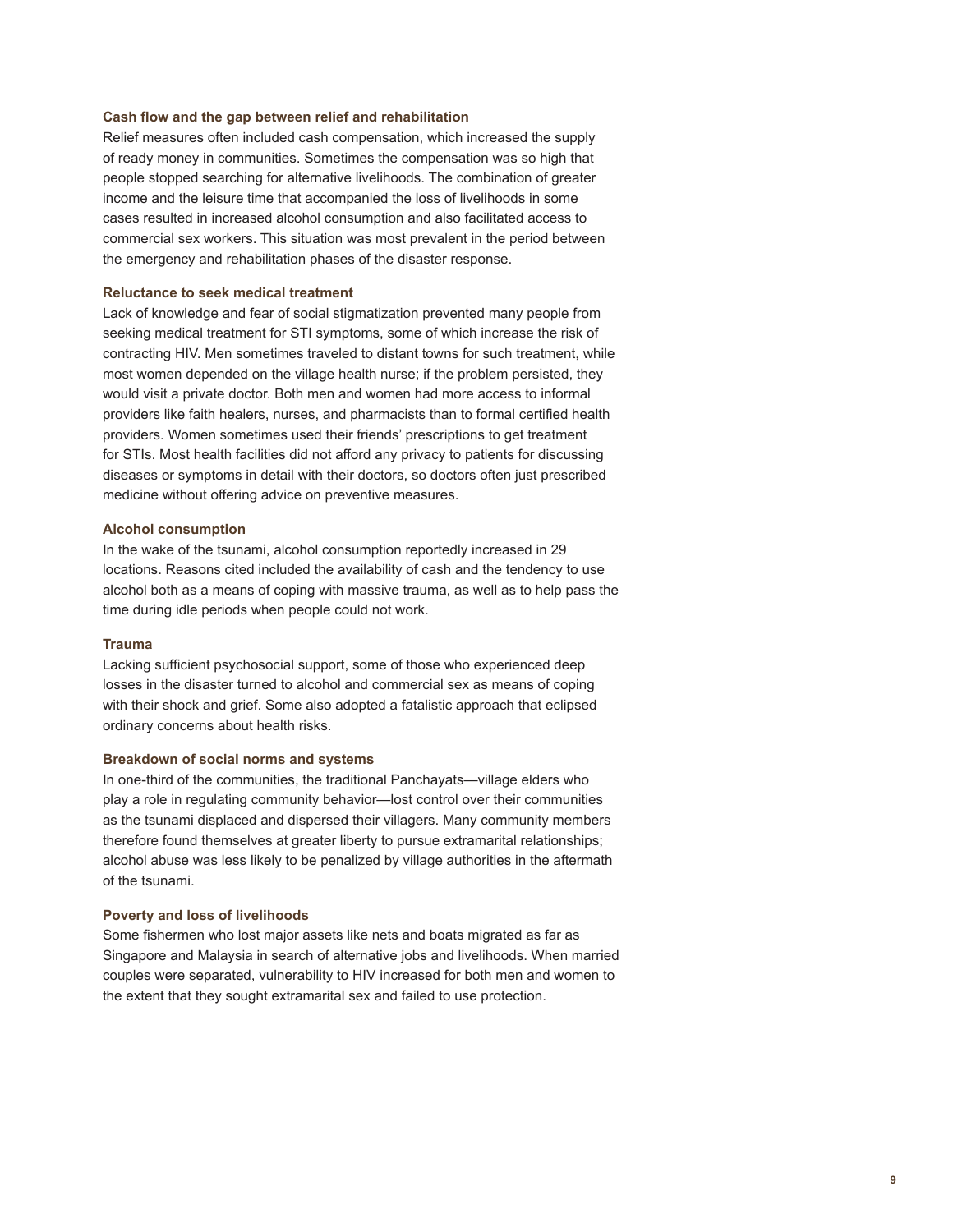### **Obligations**

In two locations, women reported that they felt obligated to have sex with the men who rescued them during the tsunami. Fishermen sometimes asked women fish vendors for sex in exchange for selling them their fish. Both married and unmarried women who were caught having sex with non-regular partners were sometimes asked for sex as the price of keeping their affairs a secret. The coercive nature of these situations could have reduced the chances that condoms were used.

## 2. Stakeholder response to address vulnerability

### **Humanitarian agencies**

Programs coordinated by international humanitarian agencies like Oxfam and World Vision as well as the UN used a variety of methods to create awareness of STIs and HIV. Local NGOs and community-based organizations like Nehru Yuva Kendras, VBEDS, and Jagruthi are engaged in social marketing of condoms in affected areas. However, there is still a gap in the treatment of STIs.

#### **Government**

The government promotes HIV and AIDS awareness campaigns on television and radio, while the reproductive and child health program of the Health and Family Welfare Department reaches people through grassroots health-care workers of the state public health system. Sometimes village health nurses are used to promote awareness of general health issues and STI infection among married women in the affected areas.

In Kanyakumari District, the Tamil Nadu State AIDS Control Society (TANSACS) conducts STI camps and, through James Hospital, also provides care and support to people living with HIV. The Kerala State AIDS Control Society (KSACS) helped NGOs conduct awareness programs in tsunami-affected locations in Kerala. Counseling and testing centers also conducted STI camps and counseling in Puducherry and Tamil Nadu.

### **Panchayats**

Traditionally, the Panchayats played a significant role in upholding social and behavioral norms, controlling activities like alcohol consumption and extramarital sex and protecting unmarried girls from exploitation. Their role was diminished, however, when community residents were displaced and scattered into temporary shelter communities.

#### 3. Needs expressed by the communities to reduce vulnerability

When community members were asked what they felt was needed to avoid vulnerability to HIV, a majority said that moving from temporary shelters into permanent homes would be of greatest help. Some people wanted to know more about HIV and AIDS, especially the transmission modes and how they could practice safe sex. They wanted to know about the facilities available at HIV testing centers for private consultations. Women in particular seek counseling centers that afford them privacy.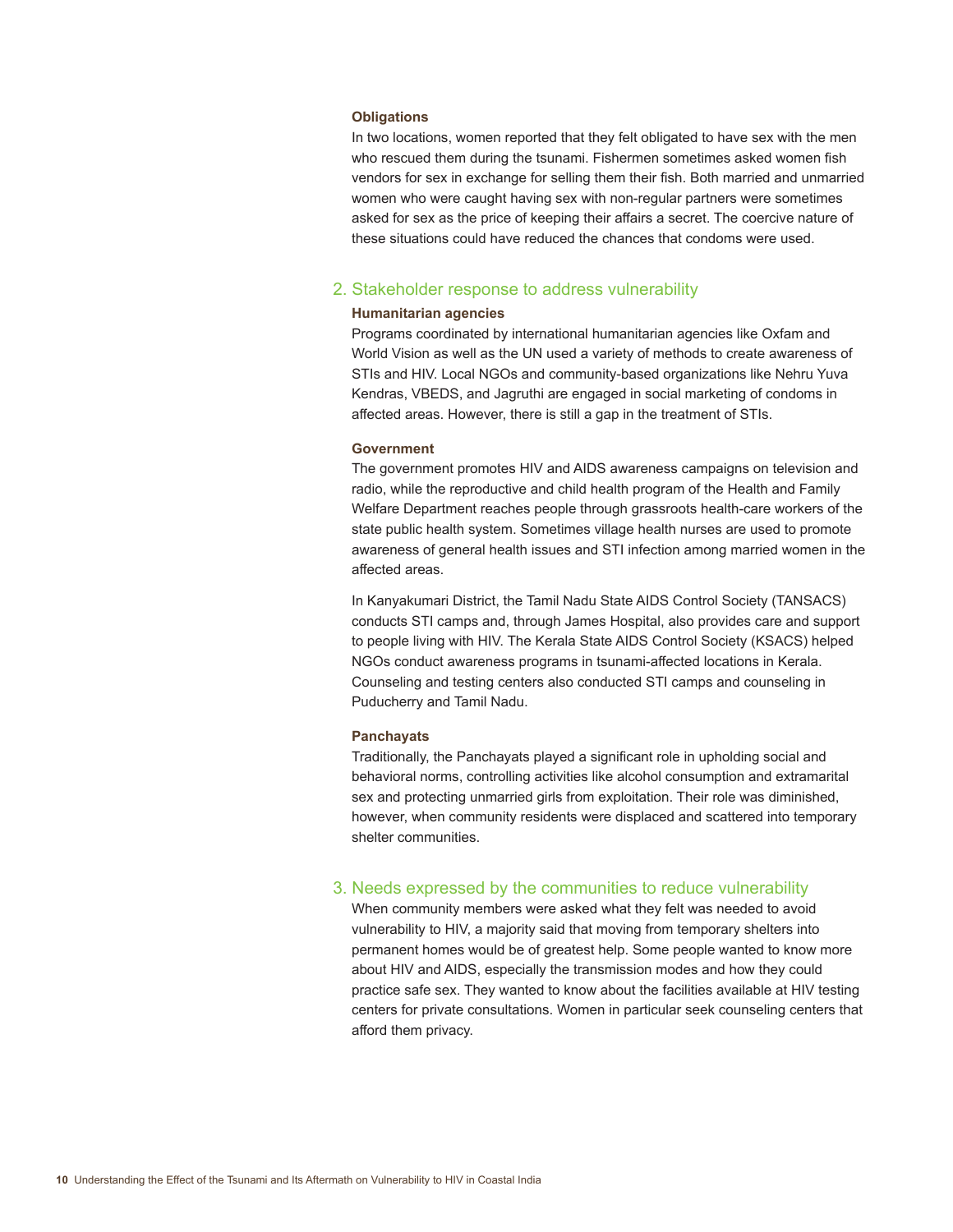# **RECOMMENDATIONS OF THE SWASTI HEALTH RESOURCE CENTER INCLUDE THE FOLLOWING:**

- 1. People should be moved from temporary camps or shelters to permanent housing as soon as possible to minimize time spent in crowded camp conditions.
- 2. Temporary housing should afford privacy to married couples.
- 3. In order to prevent unnecessary disturbances to their social fabric, displaced communities should be allowed to live together in temporary shelter settlements.
- 4. Sexual health counseling and services should be an integral part of medical and public health services and should be offered in settings where people can discuss intimate issues in privacy.
- 5. Condoms should be widely available and should be offered quickly after disasters.
- 6. The most crucial moment to be sure HIV and AIDS awareness programs are underway and sexual health services are available is the period between the emergency and rehabilitation phases of the response, when grief and loss, crowded living conditions, ample free time (because of underemployment), and ready cash lead some people to engage in commercial sex and excessive alcohol consumption.
- 7. Traditional health-care providers should be trained to deliver sexual health messages, and sexual health counseling should be incorporated into trauma counseling sessions during a disaster response.
- 8. Aid providers should integrate HIV prevention into their contingency plans and disaster risk reduction programming.

## **CONCLUSION**

The hypothesis that the tsunami and its aftermath increased the vulnerability of the affected populations to HIV and AIDS was borne out by the study. In the aftermath of disasters, government and non-governmental organizations are capable of responding swiftly and effectively to fulfill a variety of needs, but much more attention needs to be focused on HIV and AIDS prevention.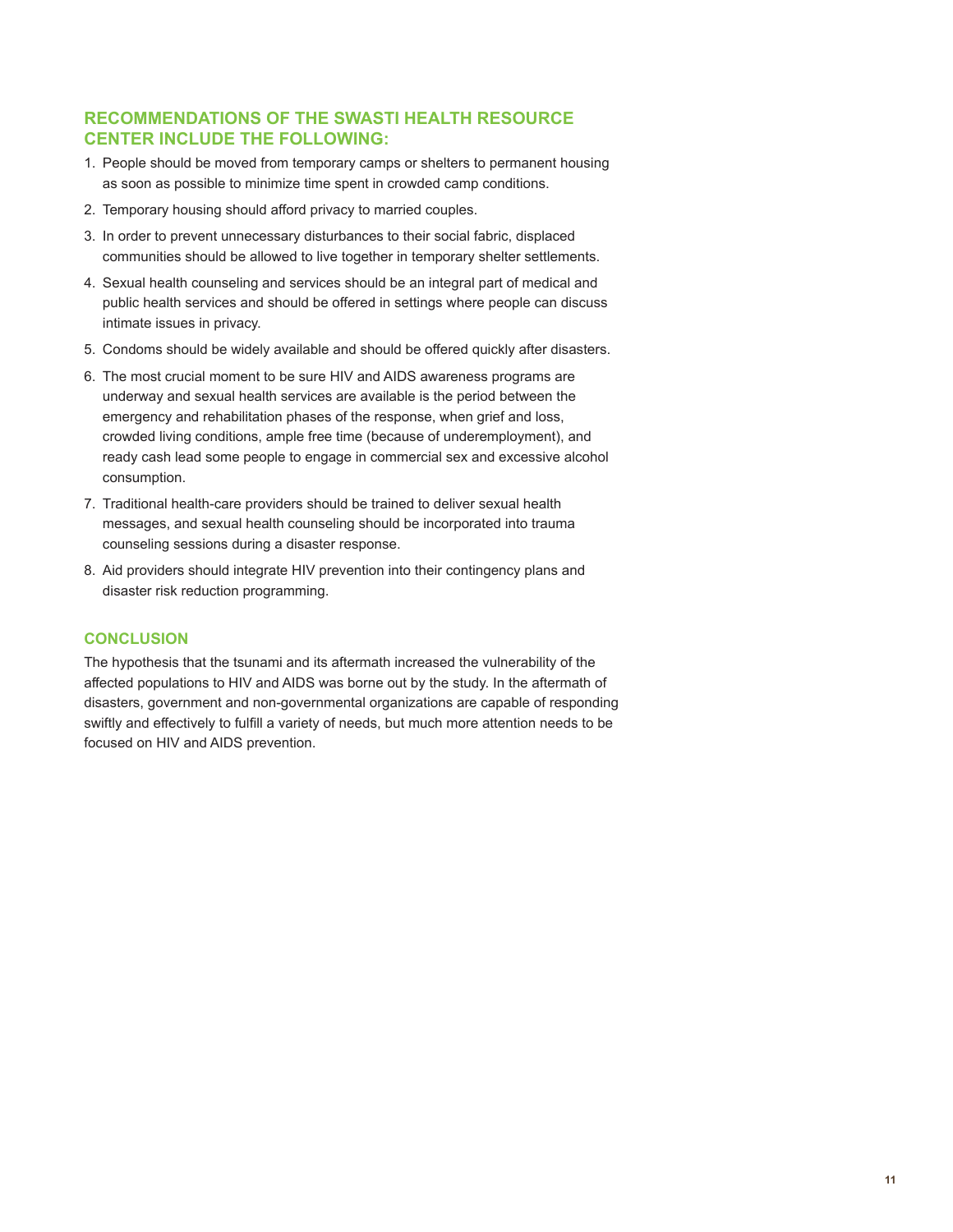## **NOTES**

- 1 Technical Evaluation Coalition, 2006.
- 2 Food and Agricultural Organization, 2001.
- 3 Piot, 2000.
- 4 UNDP, 2005.
- 5 WHO, 2006.
- 6 UNDP, 2005.
- 7 Tearfund Disaster Management Team, 2005.
- 8 Inter-Agency Support Unit of UN Office Thailand, 2005.
- 9 Smith, 2002.
- 10 IASC, 2004.
- 11 United Nations, 2001.
- 12 See en.wikipedia.org/wiki/Participatory\_action\_research for an explanation of action research.
- 13 These techniques are described on the World Bank's Poverty and Social Impact Analysis Web site http://web.worldbank.org.
- 14 Triangulation involves combining several research methods to study a single phenomenon, so that the weaknesses or biases of any single method or researcher are canceled out by the others.
- 15 National AIDS Control Organization, 2006

### **REFERENCES**

Food and Agricultural Organization. 2001. "Emergencies and HIV/AIDS: Exploring the Role of FAO and Mainstreaming HIV in the Organization's Emergency Response with a Priority focus on Sub-Saharan Africa," Rome: FAO.

IASC. 2004. "The Need for HIV/AIDS Interventions in Emergency Settings." Available at data.unaids.org/Publications/External-Documents/IASC\_EmergencyBrochure\_en.pdf.

Inter-Agency Support Unit of UN Office,Thailand. 2005. "Building Back Better in Thailand Tsunami-Affected Area." Available at www.un.or.th.

Oxfam International and Save the Children-UK. 2002. "HIV/AIDS and Food Insecurity in Southern Africa." Available at www.sahims.net.

Peter Piot. 2000. "HIV in Complex Emergencies. A Call for Action," Health in Emergencies; Issue No. 7. WHO, Geneva.

Smith, A. 2002. "HIV and AIDS and Emergencies: Analysis and Recommendations for Practice," Humanitarian Practice Network, Overseas Development Institute. Available at www.odi.org.uk/hpg/papers/networkpaper038.pdf.

Tearfund Disaster Management Team. 2005. "External Mainstreaming HIV and AIDS in Disasters Work Book." Available at tilz.tearfund.org.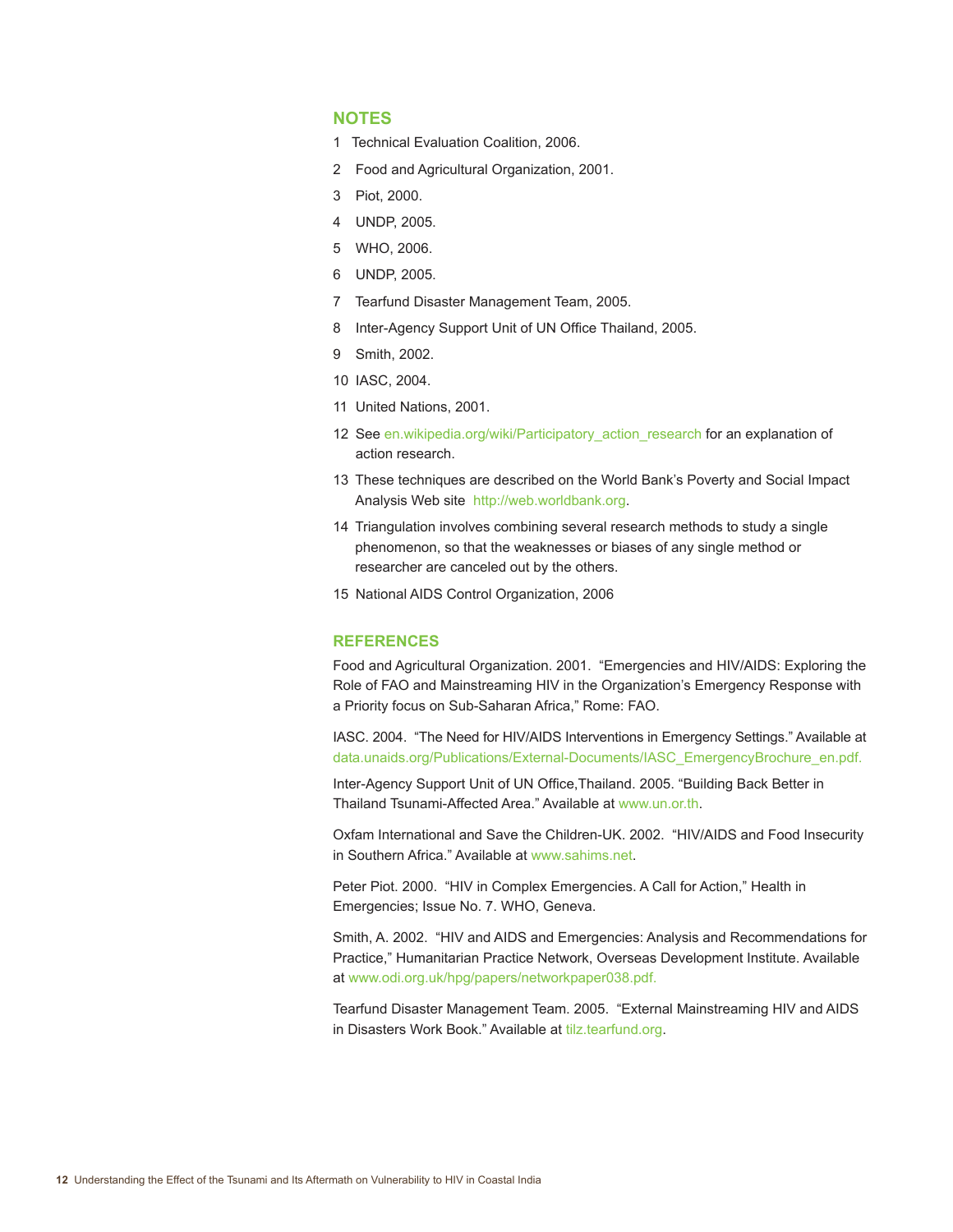Technical Evaluation Coalition. 2006. "Impact of the Tsunami Response on the Local and National Capacities." London: TEC.

UNDP. 2004. "Thailand's Response to HIV and AIDS: Progress and Challenges." Available at www.undp.org.

UNDP. 2005. AIDS Risk May Increase. Press note. Available at www.undp.org.

United Nations. 2001. "Global Crisis-Global action: Declaration of commitment on HIV/AIDS," resolution adopted by the General Assembly. Available at www.un.org/ga/aids/docs/aress262.pdf.

WHO. 2006. "Guidelines for HIV and AIDS Interventions in Emergency Situations." Available at www.who.int/3by5/publications/documents/en/iasc\_guidelines.pdf.

WHO Report. 2006. "The Tsunami and After: WHO Role." Available at www.who.org.

## **ABOUT THE RESEARCHERS**

Swasti (from a Sanskrit word that means 'well-being') is a health resource center working in the areas of HIV and AIDS and health sector management in Bangalore, India. Established in 2002 to address the need for social, technical and managerial resources in the health sector, Swasti was registered as a non-profit organization in 2004. Its goal is to mobilize communities to better address health care priorities and improve the efficiency and effectiveness of organizations in the health sector. Swasti combines cross-sectoral knowledge with gender and equity perspectives and management skills. Working with a range of organizations from grassroots community-based organizations to NGOs, bi-lateral and multi-lateral donors, government departments, and academic and corporate bodies, their multicultural team is committed to improving health outcomes of marginalized communities.

# **ABOUT OXFAM INTERNATIONAL**

Oxfam International is a confederation of 13 organizations working together in more than 100 countries to find lasting solutions to poverty and injustice. With many of the causes of poverty global in nature, the 13 affiliate members of Oxfam International believe they can achieve greater impact through their collective efforts.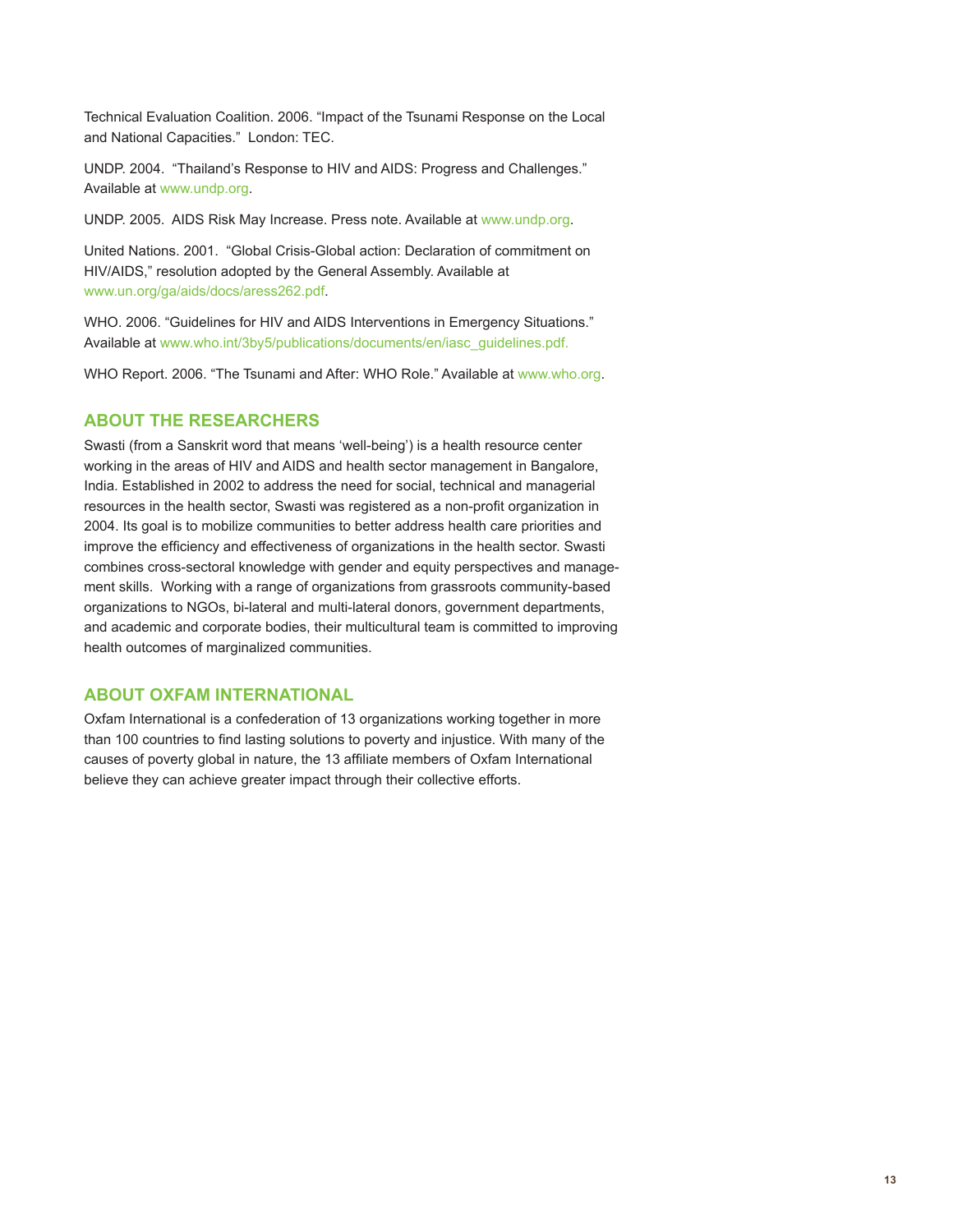# **OXFAM INTERNATIONAL CONTACT INFORMATION**

#### Oxfam America

226 Causeway Street, 5th Floor Boston, MA 02114-2206, USA +1 617 482 1211 (Toll-free 1 800 77 OXFAM) E-mail: info@oxfamamerica.org www.oxfamamerica.org

### Oxfam Australia

132 Leicester Street, Carlton, Victoria 3053, Australia Tel: +61 3 9289 9444 E-mail: enquire@oxfam.org.au www.oxfam.org.au

#### Oxfam-in-Belgium

Rue des Quatre Vents 60, 1080 Brussels, Belgium Tel: +32 2 501 6700 E-mail: oxfamsol@oxfamsol.be www.oxfamsol.be

## Oxfam Canada

250 City Centre Ave, Suite 400, Ottawa, Ontario, K1R 6K7, Canada Tel: +1 613 237 5236 E-mail: info@oxfam.ca www.oxfam.ca

### Oxfam France - Agir ici

104 rue Oberkampf, 75011 Paris, France Tel: + 33 1 56 98 24 40. E-mail: info@oxfamfrance.org www.oxfamfrance.org

### Oxfam Germany

Greifswalder Str. 33a, 10405 Berlin, Germany Tel: +49 30 428 50621 E-mail: info@oxfam.de www.oxfam.de

### Oxfam GB

Oxfam House, John Smith Drive, Cowley, Oxford, OX4 2JY, UK Tel: +44 1865 473727 E-mail: enquiries@oxfam.org.uk www.oxfam.org.uk

### Oxfam International Secretariat

Suite 20, 266 Banbury Road, Oxford, OX2 7DL, UK Tel: +44 1865 339100 Email: information@oxfaminternational.org. Web site: www.oxfam.org

#### Oxfam Hong Kong

17/F., China United Centre, 28 Marble Road, North Point, Hong Kong Tel: +852 2520 2525 E-mail: info@oxfam.org.hk www.oxfam.org.hk

#### Intermón Oxfam (Spain)

Roger de Llúria 15, 08010, Barcelona, Spain Tel: +34 902 330 331 E-mail: info@intermonoxfam.org www.intermonoxfam.org

#### Oxfam Ireland

Dublin Office, 9 Burgh Quay, Dublin 2, Ireland Tel: +353 1 635 0422 Belfast Office, 115 North St, Belfast BT1 1ND, UK Tel: +44 28 9023 0220 E-mail: communications@oxfamireland.org www.oxfamireland.org

## Oxfam New Zealand

PO Box 68357, Auckland 1145, New Zealand Tel: +64 9 355 6500 (Toll-free 0800 400 666) E-mail: oxfam@oxfam.org.nz www.oxfam.org.nz

### Oxfam Novib (Netherlands)

Mauritskade 9, Postbus 30919, 2500 GX, The Hague, The Netherlands Tel: +31 70 342 1621 E-mail: info@oxfamnovib.nl www.oxfamnovib.nl

## Oxfam Québec

2330 rue Notre Dame Ouest, bureau 200, Montreal, Quebec, H3J 2Y2, Canada Tel: +1 514 937 1614 E-mail: info@oxfam.qc.ca www.oxfam.qc.ca